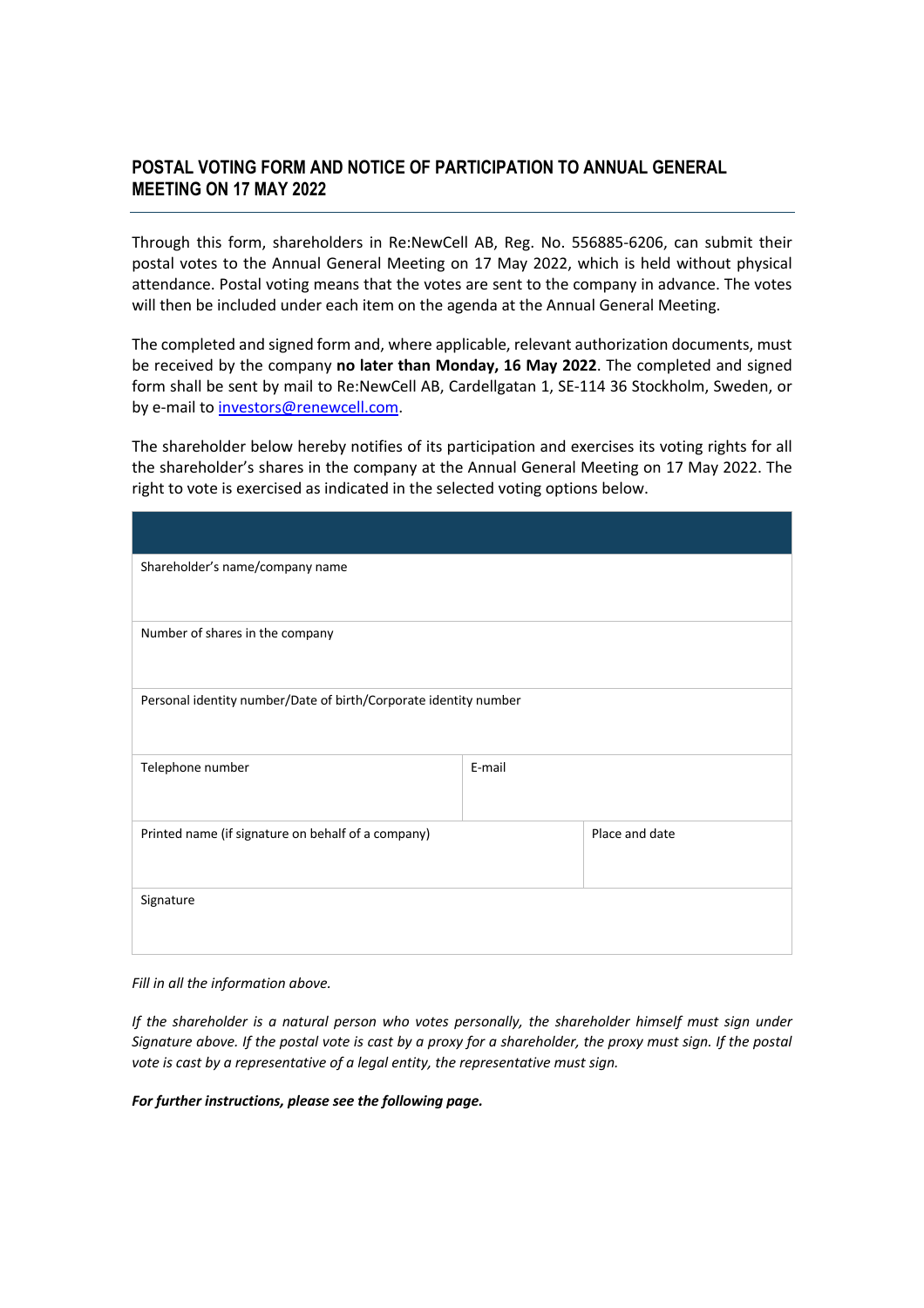## **Important information regarding postal voting**

The shareholder may not provide the postal vote with any special instructions other than checking one of the given alternatives in each proposal in the form. If the shareholder wishes to abstain from voting on a proposal, please do not check any of the alternatives. The shareholders may request that resolutions under one or several items on the proposed agenda shall be postponed to a so called continued General Meeting, which cannot be held solely by postal voting. Such continued General Meeting shall take place if the General Meeting decides so or if requested by shareholders representing at least one-tenth of all shares in the company.

If the shareholder has provided the form with special instructions or conditions, or has altered or added to the pre-printed text, the vote (i.e., the postal vote in its entirety) is invalid. Only one form per shareholder will be considered. If more than one form is submitted, only the most recently dated form will be considered. If the same date has been provided on two forms, only the form most recently received by the company will be considered. An incomplete or wrongfully completed form, or a form from a proxy without valid authorization documentation, may be discarded without being considered.

A shareholder that exercises its voting rights through this form does not have to send in a separate notice of participation at the Annual General Meeting. The submitted voting form will be considered as such notice. In order for the postal vote to be valid, shareholders who postal votes must be registered as of 9 May 2022 in the share register kept by Euroclear Sweden AB. Shareholders with nominee-registered shares must **register their shares in their own name so that the shareholder is registered in the share register as of 9 May 2022**. Such registration may be temporary (so called voting rights registration) and request for such registration shall be made to the nominee in accordance with the nominee's routines in such time in advance as determined by the nominee. Voting rights registrations effected no later than the second banking day following 9 May 2022 will be considered in the presentation of the share register.

Shareholders who wish to postal vote through proxy shall issue a written, signed and dated power of attorney. If the shareholder is a legal entity, a copy of the registration certificate or a corresponding document shall be enclosed. Proxy form is available on the company's website, www.renewcell.com, and shall be enclosed to the postal voting form.

For the complete proposals for resolutions, please see the notice on the company's website, www.renewcell.com.

The completed and signed postal voting form and, where applicable, relevant authorization documents, must be sent my mail to Cardellgatan 1, SE-114 36 Stockholm, Sweden, or by e-mail to investors@renewcell.com. The documents must be received by the company **no later than Monday, 16 May 2022**.

For information on how the company processes shareholders' personal data in connection with the Annual General Meeting, please refer to the privacy policy available on Euroclear Sweden AB's website: https://www.euroclear.com/dam/ESw/Legal/Privacy-notice-bolagsstammorengelska.pdf.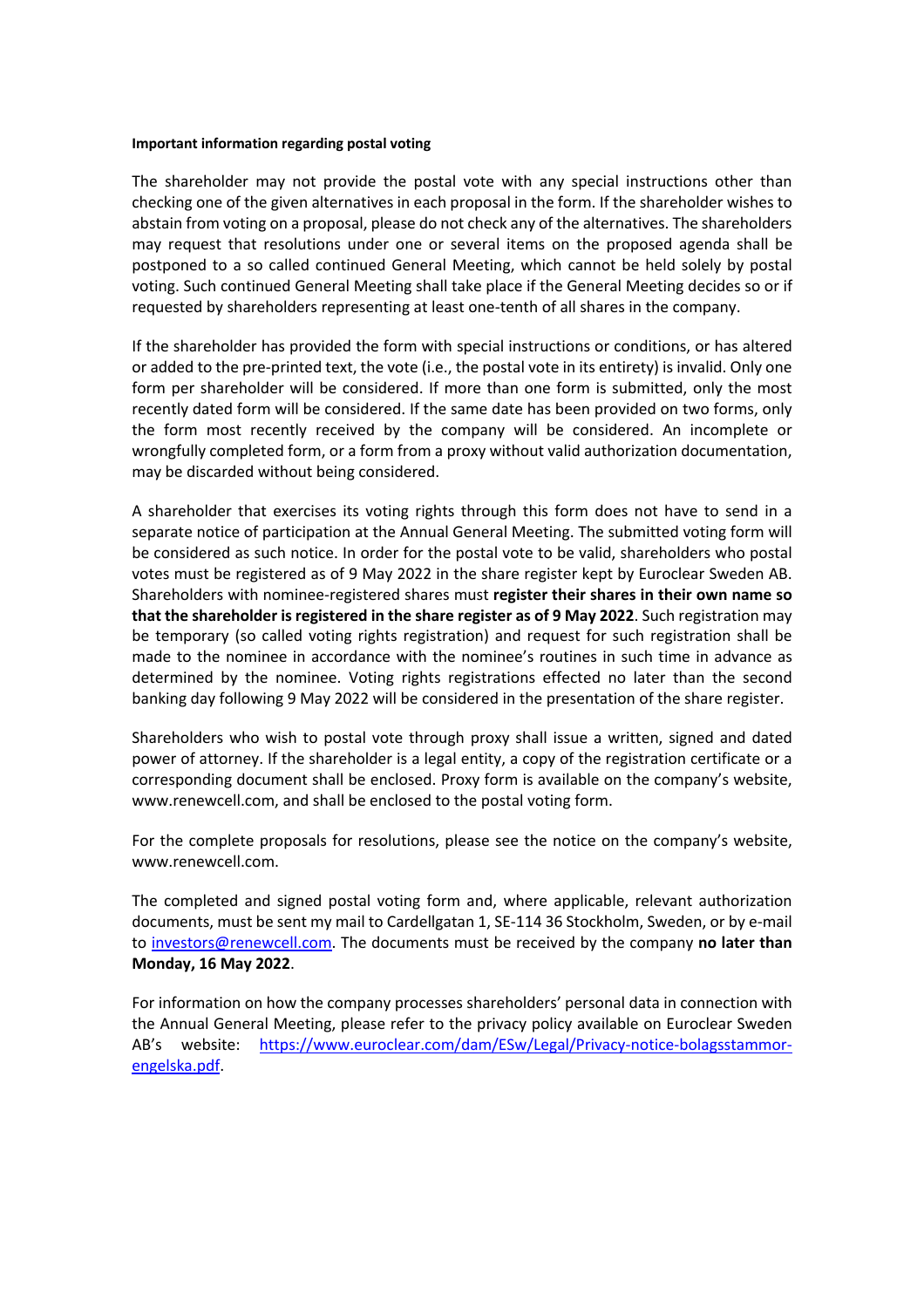## **Annual General Meeting in Re:NewCell AB on 17 May 2022**

The options below comprise the proposals included in the notice of the Annual General Meeting, which is available on the company's website, www.renewcell.com.

| <b>Resolution</b> |                                                                                                                                              | <b>Yes</b>        | <b>No</b> |
|-------------------|----------------------------------------------------------------------------------------------------------------------------------------------|-------------------|-----------|
| $\mathbf{1}$      | Election of Chairman of the Annual General Meeting                                                                                           | $\vert \ \ \vert$ |           |
| 2                 | Preparation and approval of the voting list                                                                                                  | $\vert \ \ \vert$ | $\Box$    |
| 3                 | Approval of the agenda                                                                                                                       | $\Box$            | $\Box$    |
| 4                 | Election of one or two persons to attest the minutes.                                                                                        |                   |           |
|                   | <b>Malcolm Norlin</b><br>i.                                                                                                                  | $\vert \ \ \vert$ | $\Box$    |
|                   | ii.<br><b>Boris Gyllhamn</b>                                                                                                                 | $\Box$            | $\Box$    |
| 5                 | Determination of whether the Annual General Meeting<br>has been duly convened                                                                | $\vert \ \ \vert$ | $\Box$    |
| 7a                | Resolution on adoption of the income statement and<br>balance sheet, and the consolidated income statement<br>and consolidated balance sheet | $\vert \ \ \vert$ | $\Box$    |
| 7 <sub>b</sub>    | Resolution on appropriation of the company's result<br>according to the adopted balance sheet                                                | $\blacksquare$    | $\Box$    |
| 7c                | Resolution on discharge from liability for the members of the Board of Directors and<br>the Managing Director:                               |                   |           |
|                   | Mia Hemmingson (Chairman of the Board)<br>i.                                                                                                 | $\vert \ \ \vert$ | $\Box$    |
|                   | Om Bhatia (Board member)<br>ii.                                                                                                              | $\Box$            | $\Box$    |
|                   | Helene Willberg (Board member)<br>iii.                                                                                                       | $\Box$            | $\Box$    |
|                   | Anna Attemark (Board member)<br>iv.                                                                                                          | $\Box$            | $\Box$    |
|                   | Henrik Ager (Board member)<br>۷.                                                                                                             | $\Box$            | $\Box$    |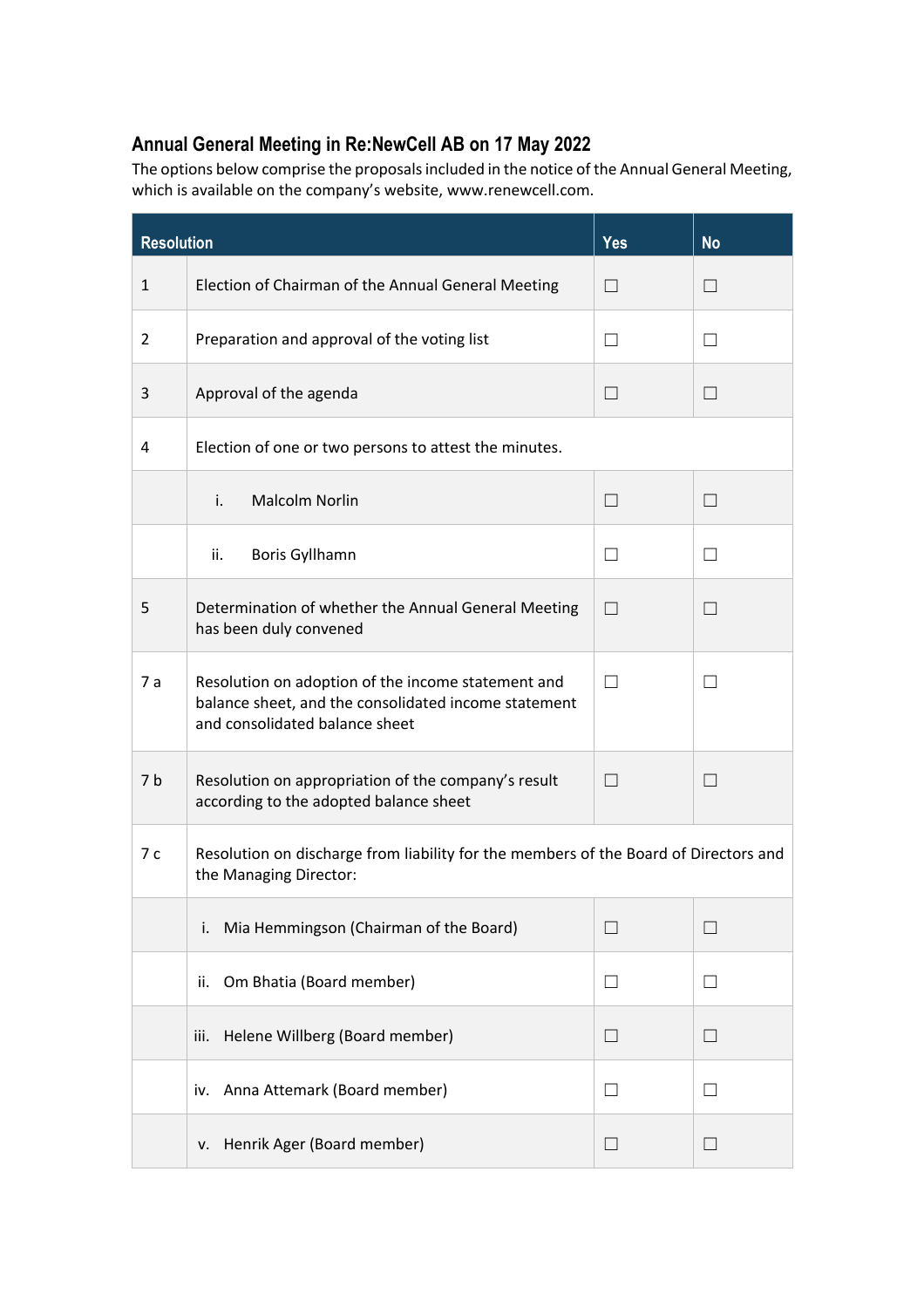| <b>Resolution</b> |                                                                          | <b>Yes</b>        | <b>No</b>                |  |
|-------------------|--------------------------------------------------------------------------|-------------------|--------------------------|--|
|                   | vi. Mikael Lindström (previous Board member)                             | $\perp$           | $\Box$                   |  |
|                   | Erik Karlsson (previous Board member)<br>vii.                            | $\Box$            | $\Box$                   |  |
|                   | Henrik Norlin (previous Board member)<br>viii.                           | $\perp$           | $\overline{\phantom{0}}$ |  |
|                   | Patrik Lundström (Managing Director)<br>ix.                              |                   | $\blacksquare$           |  |
| 8                 | Resolution on the number of members of the Board of<br><b>Directors</b>  | $\perp$           | $\Box$                   |  |
| 9                 | Determination of fees to the members of the Board of<br><b>Directors</b> | $\perp$           | $\Box$                   |  |
| 10                | Election of members of the Board of Directors and Chairman of the Board  |                   |                          |  |
|                   | Mia Hemmingson (Board member)<br>i.                                      | $\Box$            | $\blacksquare$           |  |
|                   | Om Bhatia (Board member)<br>ii.                                          |                   | $\overline{\phantom{0}}$ |  |
|                   | iii. Anna Attemark (Board member)                                        | П                 | П                        |  |
|                   | iv. Helene Willberg (Board member)                                       | $\perp$           | $\overline{\phantom{0}}$ |  |
|                   | v. Henrik Ager (Board member)                                            |                   |                          |  |
|                   | Michael Berg (Board member)<br>vi.                                       | $\Box$            | $\vert \ \ \vert$        |  |
|                   | Michael Berg (Chairman of the Board)<br>vii.                             | $\vert \ \ \vert$ | $\blacksquare$           |  |
| 11                | Resolution on the number of auditors and deputy<br>auditors              | П                 | $\Box$                   |  |
| 12                | Determination of fees to the auditor                                     | $\Box$            | $\Box$                   |  |
| 13                | Election of auditor                                                      | $\Box$            | $\Box$                   |  |